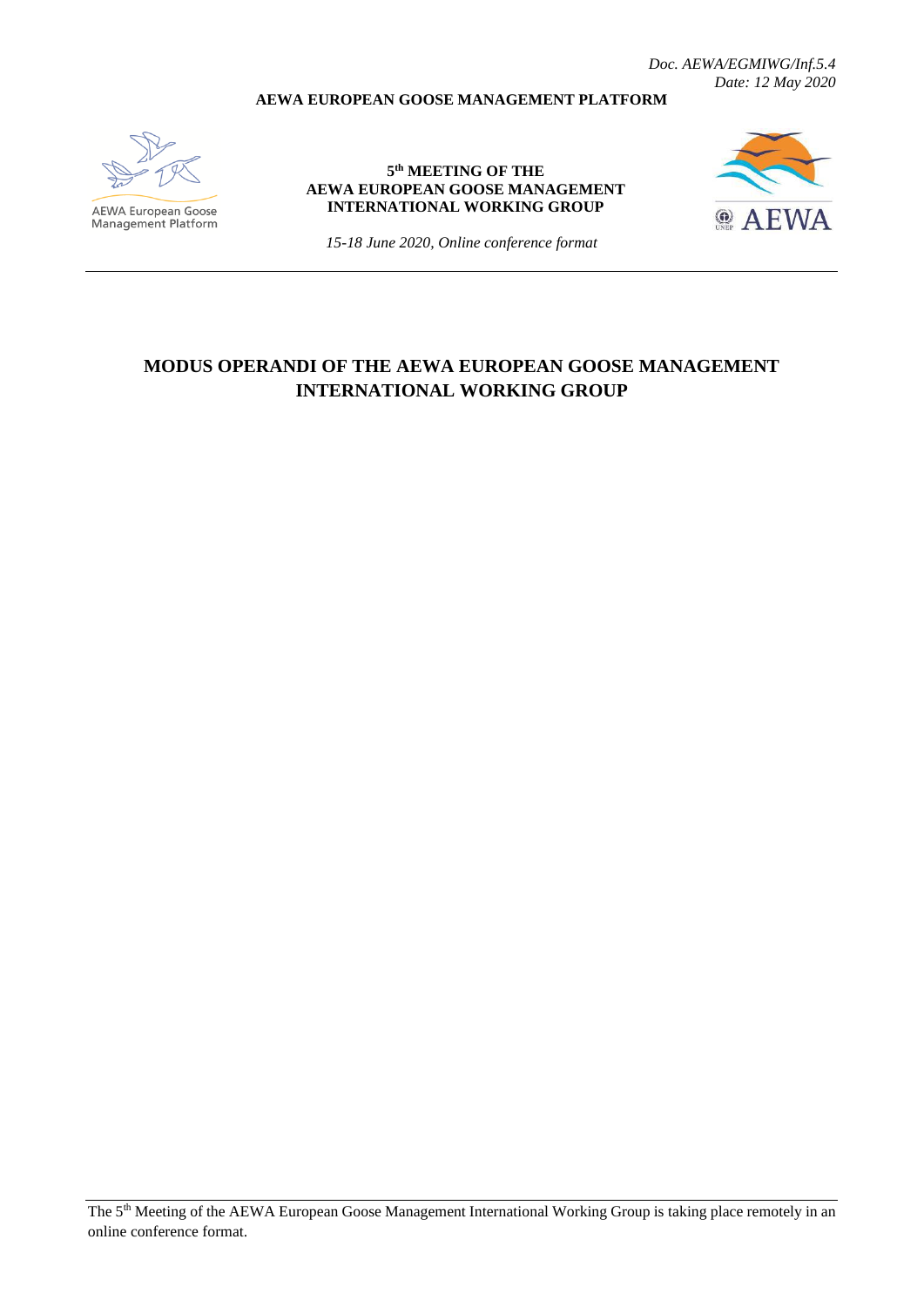# **MODUS OPERANDI OF THE AEWA EUROPEAN GOOSE MANAGEMENT INTERNATIONAL WORKING GROUP<sup>1</sup>**

## *PURPOSE*

#### **Rule 1**

The inter-governmental AEWA European Goose Management International Working Group (hereinafter referred to as EGM IWG) is constituted to serve as the coordinating and decision-making body of the AEWA European Goose Management Platform established under the auspices of the African-Eurasian Migratory Waterbird Agreement (AEWA), following AEWA Resolution 6.4, with the goal to ensure the conservation and sustainable use, as well as the favourable conservation status of the migratory goose species and populations to which it applies. The European Goose Management Platform operates in line with existing international obligations and the pertinent legislative frameworks and regulations, as relevant in each range state, including AEWA, the Bern Convention and the EU Birds Directive for the range states to which these apply. The EGM IWG works closely with the UNEP/AEWA Secretariat to ensure consistency and coherence with the legal provisions and work of the Agreement.

## *ROLE*

#### **Rule 2**

The role of the EGM IWG is to:

- 1. coordinate and ensure the implementation of the AEWA International Species Action and Management Plans approved by the AEWA Meeting of the Parties which fall under its remit;
- 2. stimulate and support Range States in the implementation of these International Action and Management Plans;
- 3. monitor and report on the implementation and the effectiveness of these Action and Management Plans.

## *REMIT*

#### **Rule 3 – Species/Population Coverage**

- 1. The EGM IWG serves as the coordinating and decision-making body for the implementation of the:
- AEWA International Single Species Management Plan for the Svalbard Population of the Pink-footed Goose (*Anser brachyrhynchus*);
- AEWA International Single Species Action Plan for the Conservation of the Taiga Bean Goose (*Anser f. fabalis*).
- AEWA International Single Species Management Plan for the Barnacle Goose (*Branta leucopsis*)

<sup>&</sup>lt;sup>1</sup> As adopted by the 4<sup>th</sup> Meeting of the AEWA European Goose Management International Working Group on 18-20 June 2019 in Perth, Scotland.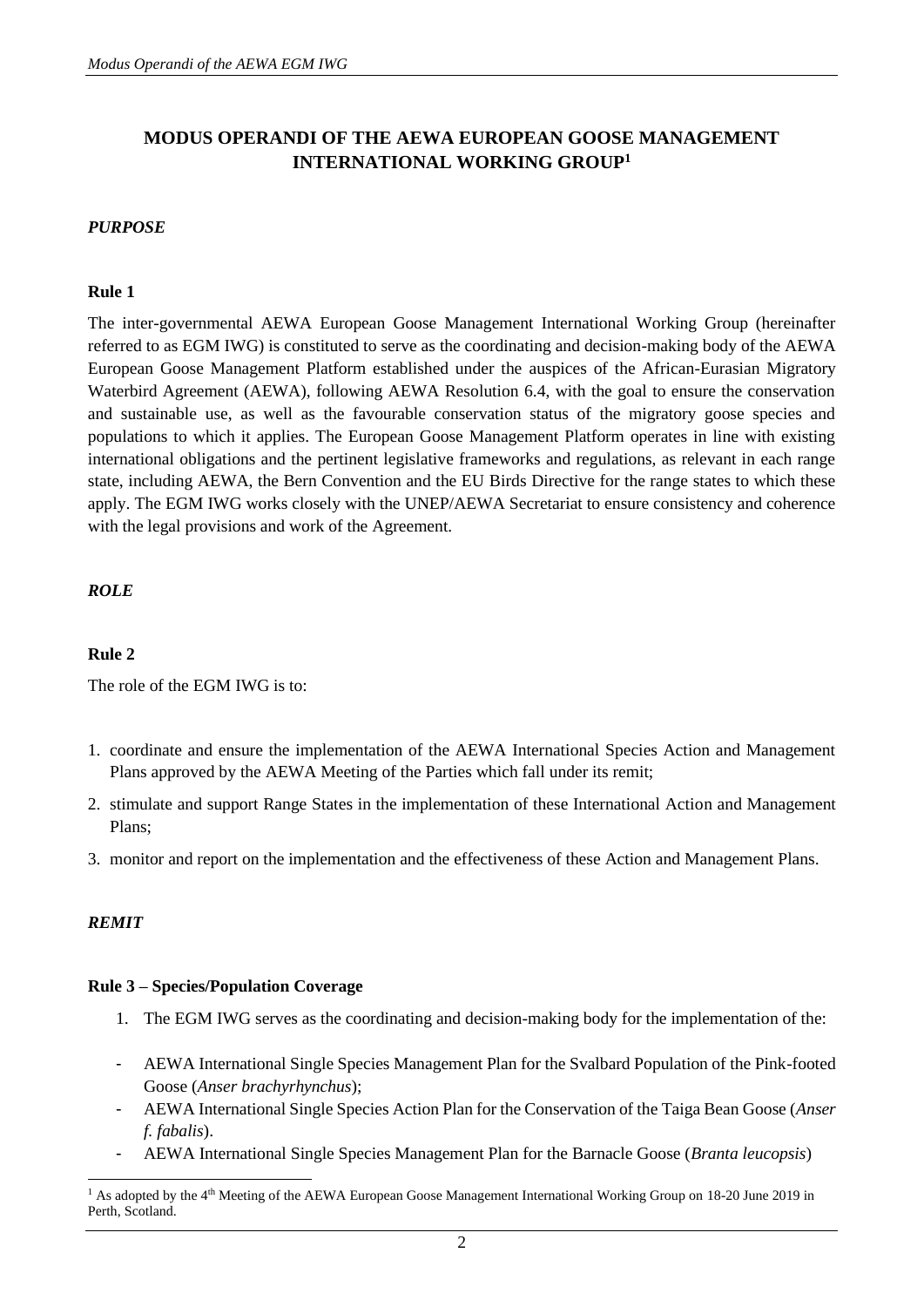- AEWA International Single Species Management Plan for the Northwest/Southwest European population of the Greylag Goose (*Anser anser*)
- 2. Further AEWA International Species Management Plans, as well as such AEWA International Species Action Plans which contain provisions for adaptive flyway management, for migratory goose species/populations within the Western Palearctic may also be included within the remit of this Working Group, following their adoption by the AEWA Meeting of the Parties.

## **Rule 4 – Tasks**

The EGM IWG will:

- set priorities for action and take decisions regarding the conservation and sustainable use of the species/populations covered;
- coordinate the overall international implementation of activities;
- secure funds and other resources for implementation, as decided by its members;
- ensure regular and thorough monitoring of the species/populations which fall under its remit, to the best ability of each Range State, including the timely annual provision of necessary national data to the International Data Centre as per the requirements and timetables established under the EGM IWG;
- regularly monitor the effectiveness of implementation of the AEWA International Species Management and Action Plans under its remit and take appropriate action according to the findings of this monitoring; and
- provide for the update of the AEWA International Species Management and Action Plans under its remit, as required.

## *MEMBERSHIP*

## **Rule 5 – Range States**

Membership to the EGM IWG will encompass those Range States regularly supporting the species/populations as per the remit above: *Belarus, Belgium, Denmark, Estonia, Finland, France, Germany, Iceland, Ireland, Latvia, Lithuania, Netherlands, Norway, Poland, Russia, Spain, Sweden, Ukraine, UK, as well as the European Union.*

## **Rule 6 – Range State Representatives**

- 1. The EGM IWG will comprise:
	- a maximum of two designated representatives of national state authorities relevant to the implementation of AEWA; and
	- a maximum of two representatives of national scientific or expert institutions and organisations as invited to the national delegations by the state authorities of the respective Range State;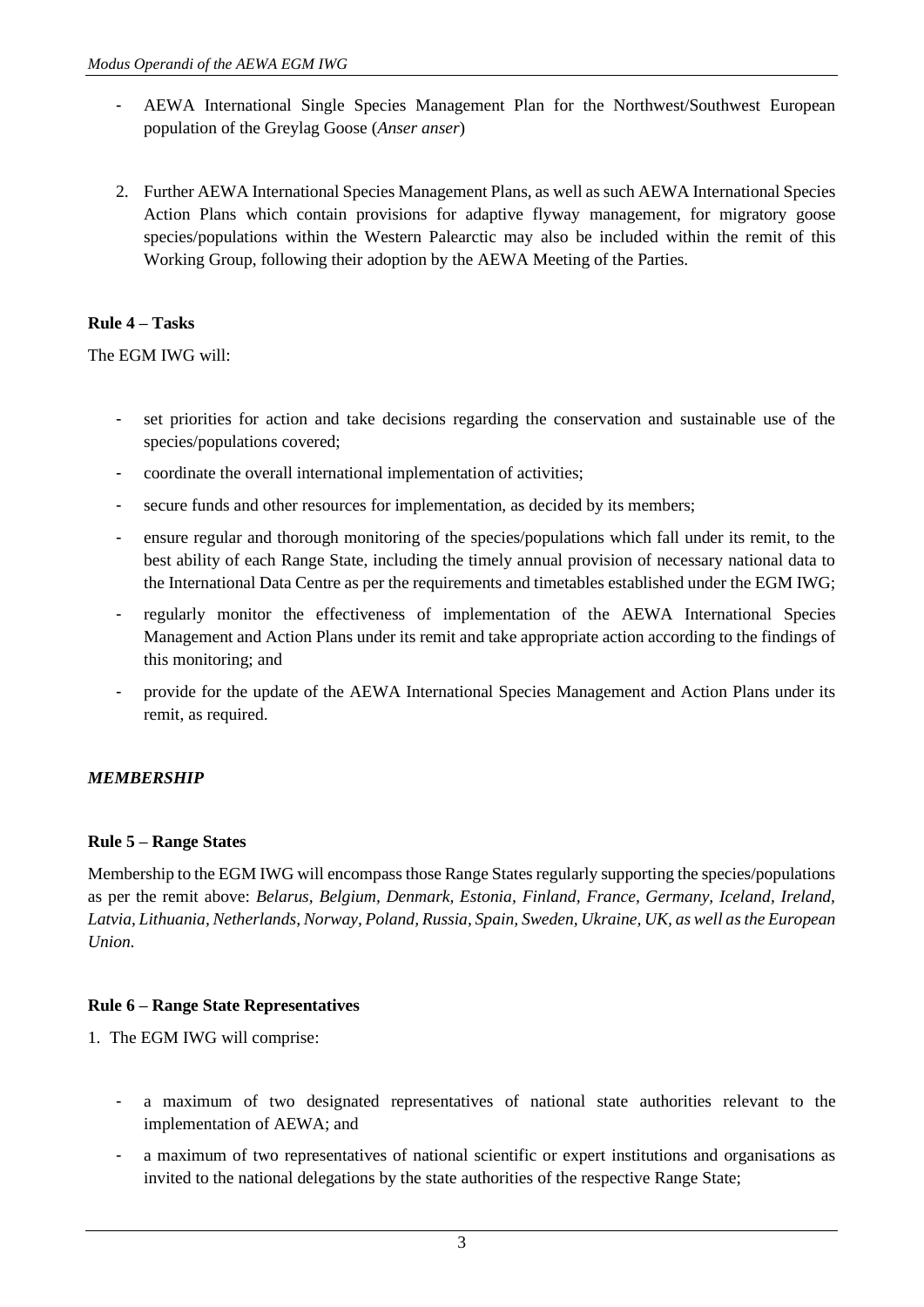- a maximum of two representatives from the European Union, represented by the European Commission.
- 2. Designations of national government and expert representatives will be requested from the AEWA National Focal/Contact Points by the UNEP/AEWA Secretariat. Possible changes in the national representation to the EGM IWG following the initial designation shall be communicated to the UNEP/AEWA Secretariat as soon as possible via email.

## **Rule 7 – Permanent Observer Organizations**

- 1. In addition, relevant specialised international inter-governmental and non-governmental organisations may, in consultation with the UNEP/AEWA Secretariat, be invited by the Chair to participate in the EGM IWG as permanent observers, subject to confirmation by a meeting of the EGM IWG.
- 2. The Chair of the AEWA Technical Committee will also be invited to join the EGM IWG as a permanent observer by the Chair of the EGM IWG.
- 3. The admittance of permanent observers to the EGM IWG by the Range States will take place at the first meeting of the EGM IWG where the observer in question will be in attendance.

## *MEETING ATTENDANCE*

## **Rule 8 – EGM IWG Members**

Meeting attendance will be open to the designated representatives and admitted permanent observers as outlined above under Rules 5-7, as well as representatives from the UNEP/AEWA Secretariat and the International Data Centre.

## **Rule 9 – National Delegations**

- 1. In addition, the designated government representatives may choose to include additional national representatives in their national delegations to the meetings of the EGM IWG. The national delegations to each EGM IWG meeting shall, however, be limited to a maximum number of five participants per country. Additional representatives shall be communicated as part of the respective national delegation to the UNEP/AEWA Secretariat in advance of the meeting.
- 2. For those countries eligible to receive financial support under the EGM IWG for meeting attendance, only up to two representatives per country can be funded.
- 3. An exception to the rule regarding the size of national delegations shall be made in the case of a host country, whereby the designated government representative in the EGM IWG of the host country will have the right to invite additional national organizations as observers to the meeting as part of their national delegation, bearing in mind that any additional costs related to such observers shall be carried by the host country and cannot be covered by the EGM IWG budget.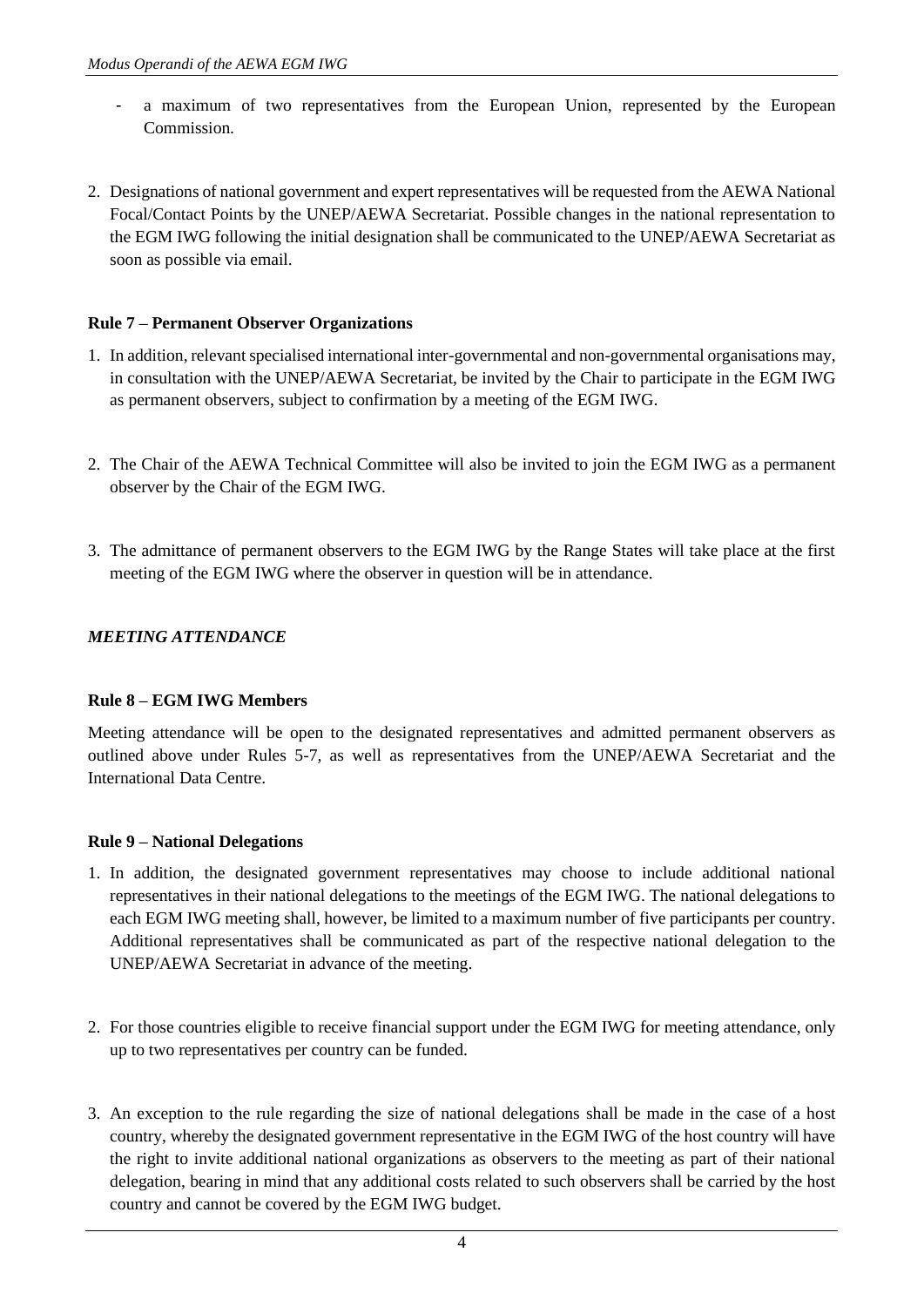## **Rule 10 – Permanent Observer Organisations**

The participation of permanent observer organisations to the meetings of the EGM IWG will be limited to one representative per organisation.

## **Rule 11 – Additional Individual Experts**

In addition, the EGM IWG Chair may, in consultation with the UNEP/AEWA Secretariat, invite additional individual experts as observers to meetings of the EGM IWG, to contribute to specific agenda items. Should such experts hail from one of the Range States of the EGM IWG, the Secretariat will consult with the designated government representative(s) prior to the issuance of the invitation. Such additional observers will be admitted by the IWG members during the opening of the specific meeting they have been invited to attend.

#### *MEETINGS*

#### **Rule 12 – Timing and Language**

Unless the EGM IWG decides otherwise, meetings of the EGM IWG shall be convened by the UNEP/AEWA Secretariat annually. The meetings will be conducted in English only.

#### **Rule 13 – Venue**

The meeting venue shall be at the seat of the UNEP/AEWA Secretariat at the United Nations Campus in Bonn, Germany, unless a voluntary host country is found amongst the EGM IWG Range States.

#### **Rule 14 – Notice of Meetings**

Notice of meetings, including date and venue, shall be sent to all EGM IWG members by the UNEP/AEWA Secretariat at least 90 days in advance.

#### **Rule 15 – Quorums**

- 1. A quorum for general decisions shall consist of half of the Range States in the EGM IWG which have confirmed their participation in the European Goose Management Platform.
- 2. A quorum for decisions to be taken regarding the implementation of activities under an AEWA International Species Management or Action Plan shall consist of half of the Range States to the respective Plan which have confirmed their participation in the European Goose Management Platform.
- 3. A quorum for decisions to be taken regarding the implementation actions within defined populations or management units of an AEWA International Species Management or Action Plan shall consist of half of the Range States to the respective population or management unit which have confirmed their participation in the European Goose Management Platform;
- 4. No decision shall be taken at a meeting in the absence of a quorum.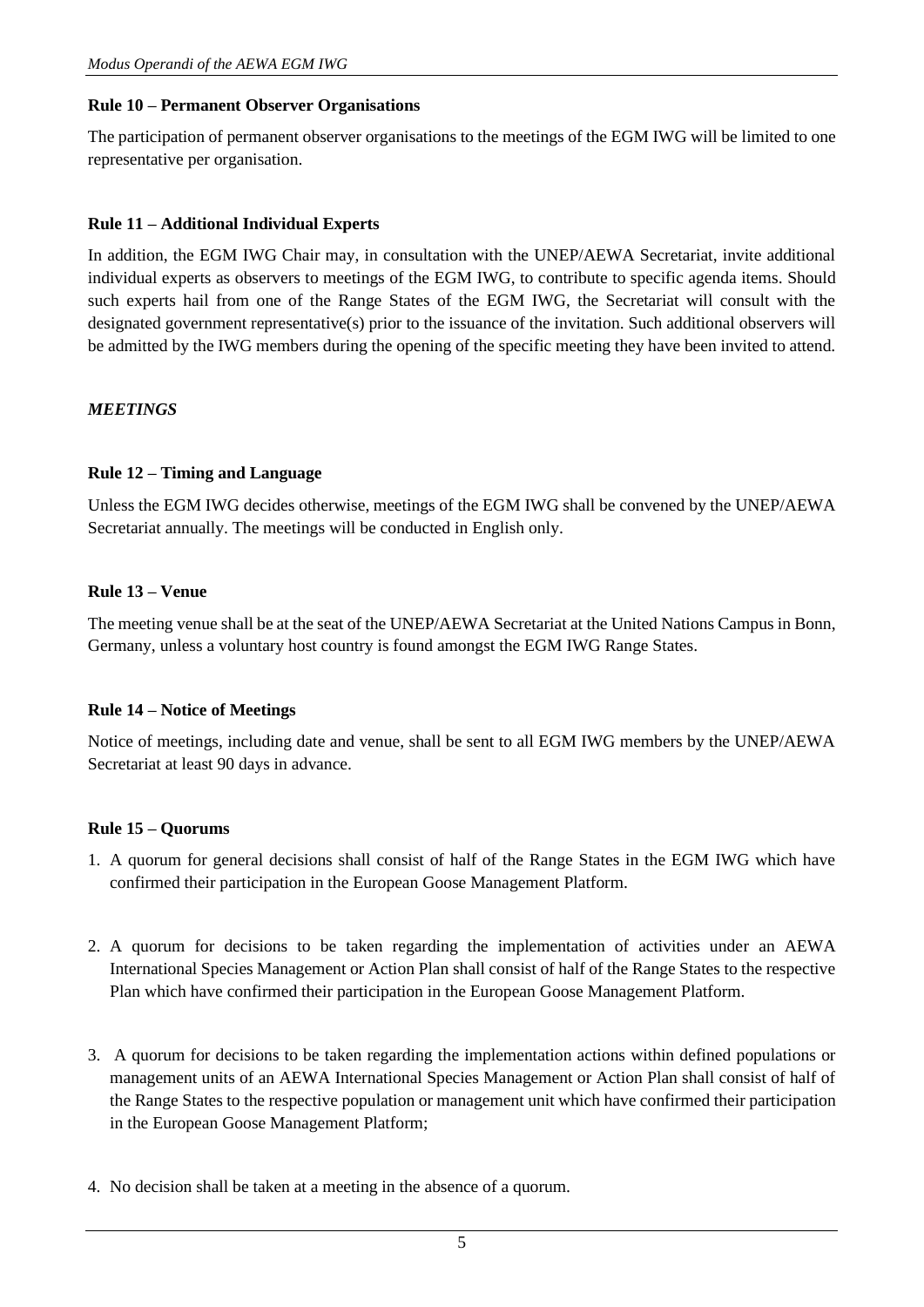## **Rule 16 – Decisions and Provisions for Voting**

1. Decisions of the EGM IWG shall be taken by consensus unless a vote is requested by the Chair or by three members.

## **Rule 17**

- 1. Decisions of the EGM IWG by voting (pursuant to Rule 16) shall be passed by a simple majority vote of the members present and voting. In the case of a tie, the motions shall be considered as rejected.
- 2. Decisions on changes to the Modus Operandi may only be taken at meetings of the EGM IWG. In the case of voting, a qualified majority (75%) of the members present and voting is necessary to adopt the proposed changes.

## **Rule 18**

Only the designated government representatives of the EGM IWG Range States shall exercise voting rights. In his or her absence he or she may name an Alternate from amongst the other members of the national delegation to act in his or her place. The Alternate shall be communicated to the Chair and to the UNEP/AEWA **Secretariat** 

## **Rule 19**

Where two representatives of national state authorities have been designated for one Range State, these shall coordinate amongst themselves and inform the Chair and the UNEP/AEWA Secretariat which representative will be carrying out the vote for the Range State in question.

## **Rule 20 – Decisions between Meetings**

- 1. At the discretion of the Chair, in consultation with the UNEP/AEWA Secretariat, EGM IWG business including voting – may be conducted between regularly scheduled meetings as necessary by email or via conference call, with any actions recorded in the minutes of the next regularly scheduled meeting.
- 2. For any such decisions between meetings conducted by the remote means listed above, the same quorum and voting principles apply as outlined above in Rules 15-19.

## **Rule 21 – Meeting Record**

A summary record of each meeting shall be prepared by the UNEP/AEWA Secretariat as soon as possible and shall be communicated to all the members of the EGM IWG.

## **Rule 22 – Meeting Documents**

The documents for each meeting of the EGM IWG will be made available in English language only and shall be distributed to its members by the UNEP/AEWA Secretariat at least 30 days before the opening of the meeting, with the exception of annual assessment reports on adaptive harvest management, which shall be distributed at least two weeks before the opening of the meeting. At the discretion of the Chair, documents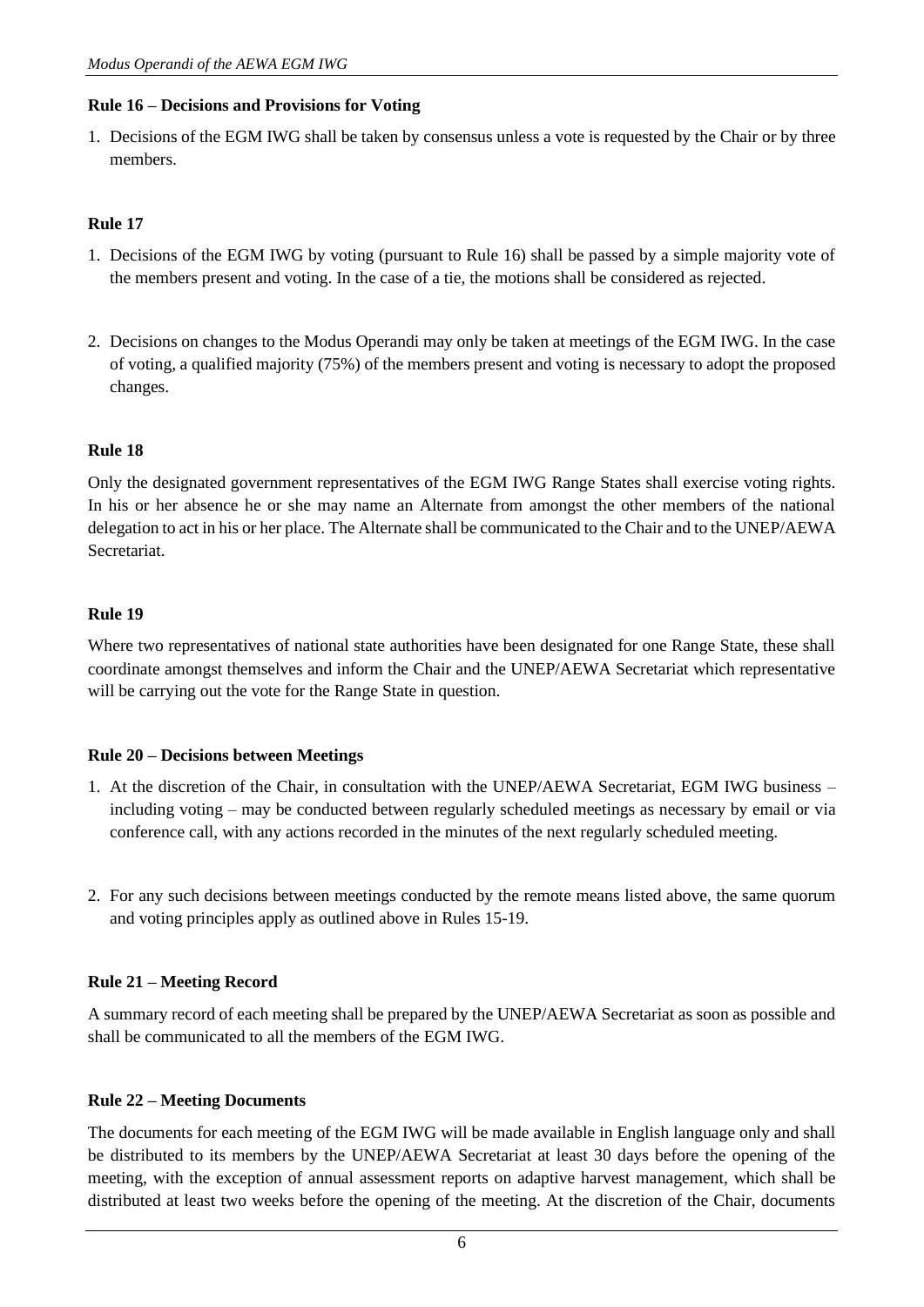may be accepted after this deadline, but not later than one week before the meeting. Typically, documents will be distributed electronically.

## *STRUCTURE and OFFICERS*

## **Rule 23 – Chair**

The EGM IWG Range States shall, amongst themselves elect a Chair country, represented by its designated national government representative to the Working Group. The term for the Chairmanship shall last for two consecutive years, with the elected Range State chairing two consecutive meetings of the EGM IWG. The Chair country shall thus be elected at the end of every second meeting of the EGM IWG, and the newly elected Chair shall assume their functions upon election. A country cannot serve as a Chair for two consecutive terms.

## **Rule 24**

The Chair shall preside at the meetings of the EGM IWG, approve the provisional agenda prepared by the UNEP/AEWA Secretariat for circulation and liaise with the members between meetings of the EGM IWG as necessary. The Chair may represent the EGM IWG as required within the limits of the EGM IWG mandate and shall carry out such other functions as may be entrusted to him/her by the EGM IWG.

## **Rule 25**

If, in an election, there is no consensus regarding the proposed Chair country, the proposed Range State which obtains the overall majority will be elected as Chair. If no proposed candidate obtains an overall majority in the first ballot, a second ballot shall be taken, restricted to the two candidates obtaining the largest number of votes. If the votes are equally divided in the second ballot, the presiding officer shall decide between the candidates by drawing lots.

## **Rule 26 – UNEP/AEWA Secretariat**

The UNEP/AEWA Secretariat will be in charge of servicing the EGM IWG and a dedicated Coordinator situated at the Secretariat will facilitate the day-to-day operations of the EGM IWG in close cooperation with the Chair and the International Data Centre.

## **Rule 27 – International Data Centre**

The necessary scientific analysis, assessments and subsequent proposals for conservation and management options will be provided by the International Data Centre of the European Goose Management Platform.

## **Rule 28 – National Focal Points**

The designated representatives of the national state authorities from the Range States will act as National Focal Points for the EGM IWG and will be the main contact persons for the elected Chair and the UNEP/AEWA Secretariat.

The designated representatives of national state authorities will further coordinate the implementation of national activities as agreed in the EGM IWG and carry out national consultations as appropriate prior to the meetings of the EGM IWG to allow for decisions to be taken at the meetings.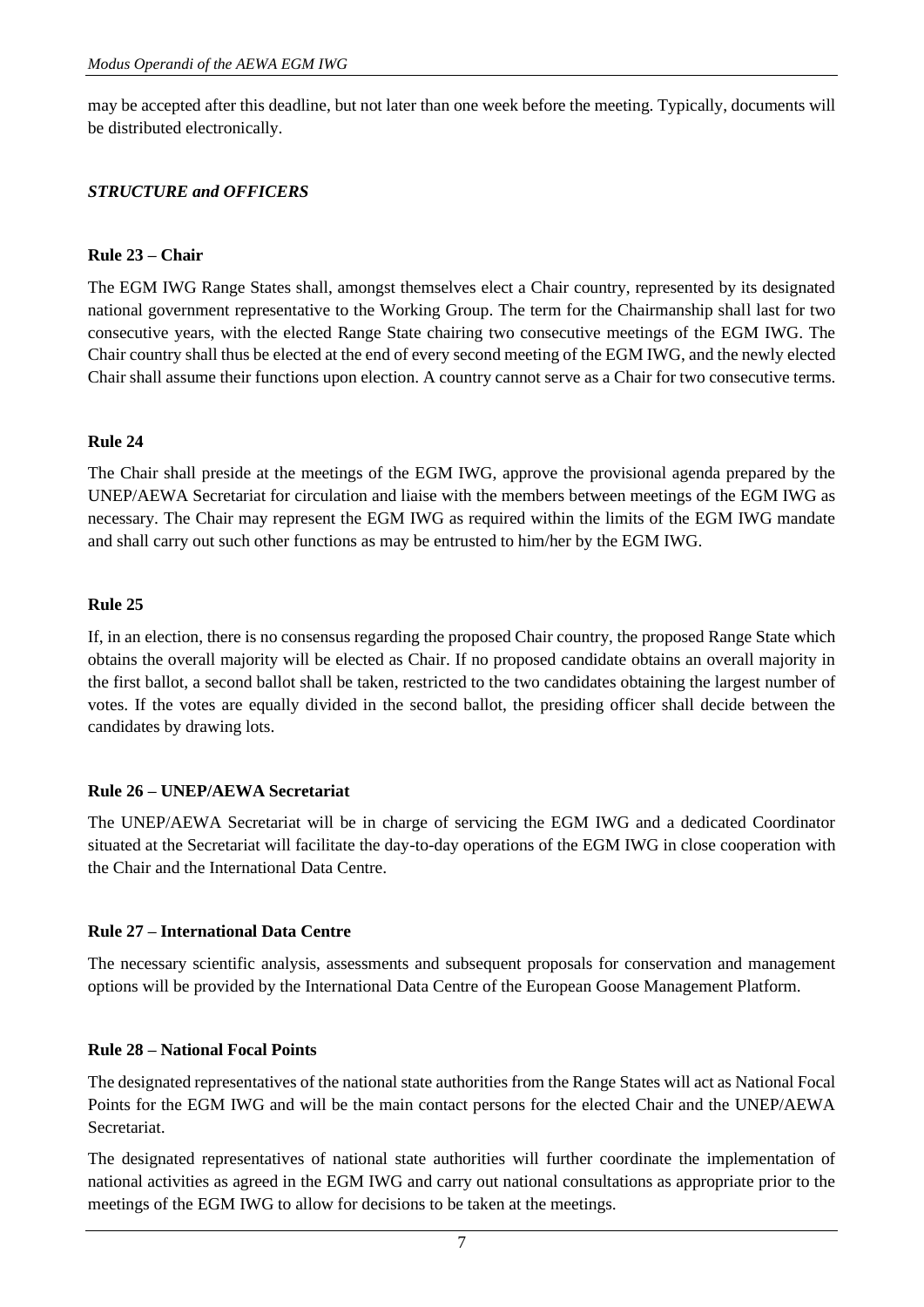## *TASK FORCES*

## **Rule 29**

The EGM IWG may establish species and/or thematic Task Forces as may be necessary to deal with the preparation and coordination of decision papers and background documents for the EGM IWG as well as to deal with other specific tasks. The EGM IWG shall define the terms of reference and composition of each Task Force.

## **Rule 30**

In so far as they are applicable, these Rules shall apply *mutatis mutandis* to the proceedings of the established Task Forces.

## *FINANCING*

## **Rule 31**

The annual running costs for the European Goose Management Platform, including for the EGM IWG, will be provided by the Range States to the Platform as decided by the EGM IWG.

## *REPORTING*

## **Rule 32 – Reporting to EGM IWG Meetings**

In addition to the timely provision of the required national data as outlined under Rule 4, reports on the implementation of the AEWA International Species Management and Action Plans within the remit of the EGM IWG and on other agreed tasks and decisions taken by the EGM IWG, shall be prepared by each Range State according to a format agreed by the EGM IWG and presented at each face-to-face meeting of the EGM IWG.

## **Rule 33 – Reporting to the AEWA Governing Bodies**

In addition, reports will be produced according to a standard format with contributions from all Range States and submitted for inclusion into the general International Review on the Stage of Preparation and Implementation of Single Species Action Plans to the AEWA Meeting of the Parties. Range States will also be requested to provide information to feed into other reporting processes required by the AEWA governing bodies.

## *FINAL PROVISIONS*

## **Rule 34 – Modus Operandi**

This Modus Operandi shall be applied at the first meeting of the EGM IWG following its approval by the EGM IWG.